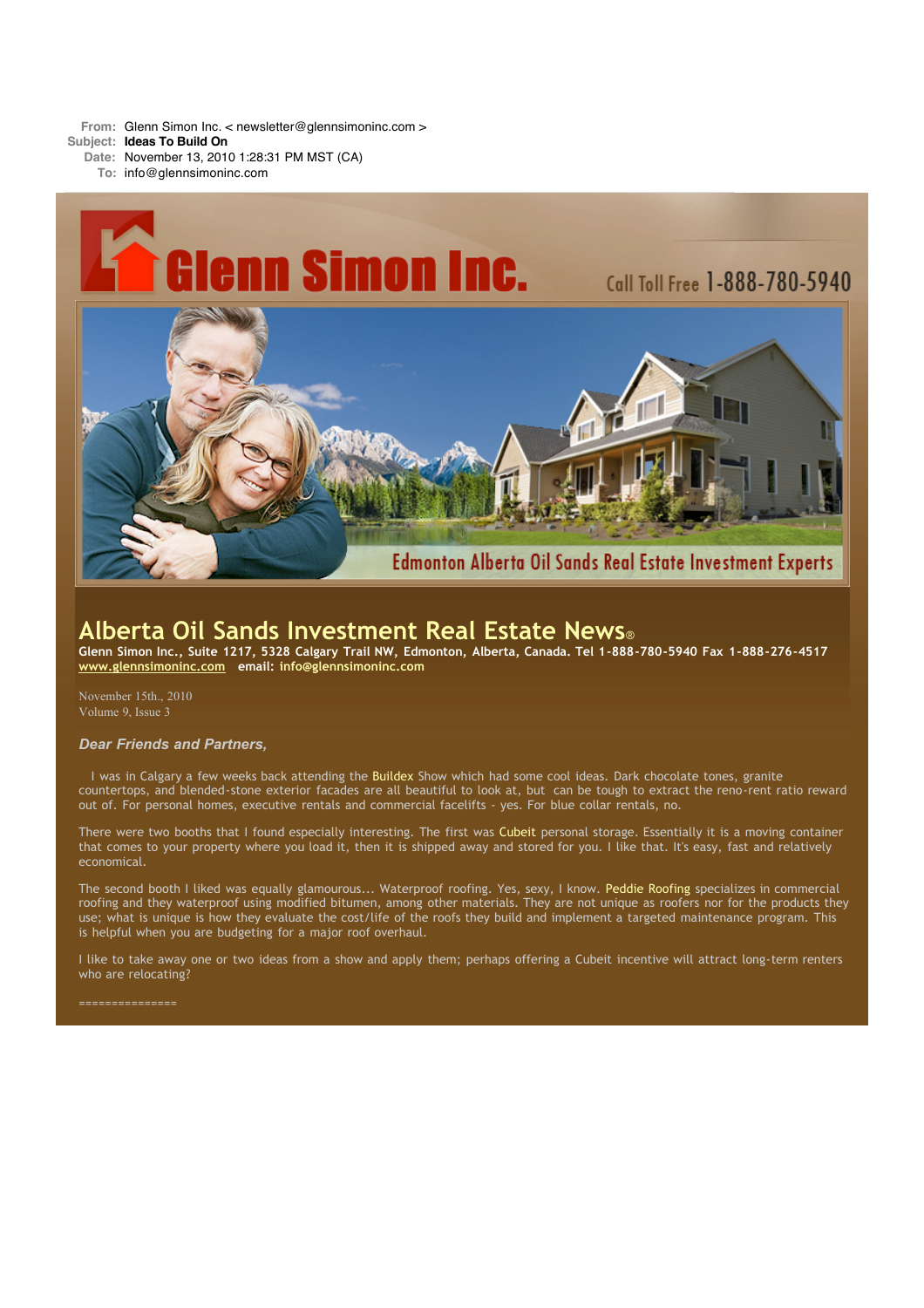

# **North East Edmonton: [Cashflowing](http://www.glennsimoninc.com/featured_detail.php?id=76) 4-Plex Minutes To NAIT.**

Turbo charge your portfolio. In the slow and steady neighborhood of Eastwood you'll find a good mix of suites in this quality 1989 built building. There are 3 X 3 bedroom suites and 1 X 2 bedroom suite with approximately 1000 sqft in each unit. Two of the suites have new ceramic flooring and upgrading. The 3rd suite has been freshly painted and has newer carpet. The 4th suite requires minor upgrades due to wear and tear. The building is titled as a legal SXS duplex and well located near shopping and the LRT. Each unit has it's own in-suite laundry and separate entrances. There is a 4 car garage generating extra revenue as well. These pictures show the front and side of the building, with the upgraded, ceramic tiled suite featured.

Comes fully tenanted making this a totally turn-key property for you. Convenient North East area with easy access to LRT, Downtown and Ring Road. Working class neighborhood that is desirable for renters and potential re-salability value. HUGE upside potential due to the great purchase price, strong economic fundamentals and the proximity of this property in relation to Edmonton's improving North East-side.

Produces **[\\$749](http://www.glennsimoninc.com/featured_detail.php?id=76)** positive cash flow per month using an investor's mortgage plan - taking advantage of current low rates.

Poised for massive growth. These 4 suites rent for top dollar and have everything arranged, including financing structure and incredible tenants. Your investment includes: financial analysis, professional inspection, insurance, financing set-up, legal fees, basic accounting, reserve fund, CMA, bi-annual statements, strategic market planning to ensure successful entry and exit, plus much more!

### Purchase price: \$550K Total [Investment:](http://www.glennsimoninc.com/featured_detail.php?id=76) \$136K. Your Estimated 5 Year Profit \$45K. Your pre-tax Total ROI is 50% or 10% per **year + \$749 Cash Flow in Your Pocket Every Month**

"Get into action and realize secure, long-term profits"

Already producing a great RETURN. Visit **[HERE](http://www.glennsimoninc.com/featured_detail.php?id=76)** for the full FEATURE sheet and call 1-888-780-5940 to get started.

-Please remember: All investments carry RISK. Be sure to seek your own independent legal advice-

#### **LRT Route Through Edmonton City Center Unveiled Planners Envision Less Focus On Vehicles**

By Jodie Sinnema, Edmonton Journal. November 3, 2010

EDMONTON — The above-ground downtown LRT that will connect the west end with the southeast line heading to Mill Woods will cause traffic disruption, with portions of 102nd Avenue no longer accessible to vehicles and other parts changed into one-ways. READ THE FULL [STORY](http://www.edmontonjournal.com/travel/route+through+city+centre+unveiled/3767325/story.html)

===============

## **Alberta Economy May Be Winner In U.S. Election**

By Keith Gerein, Edmonton Journal. November 4, 2010

Strong results for Republican candidates in Tuesday's U.S. mid-term election is likely good news for Alberta's economy and the province's hopes of shipping more oilsands products south of the border, International and Intergovernmental Relations Minister Iris Evans says. GRAB THIS [ARTICLE](http://www.edmontonjournal.com/business/Alberta+economy+winner+election/3775041/story.html)

===============

**Clean Energy Strategy Draws Support**

Max Paris, CBC News. November 4th 2010

A new national energy strategy plan meant to make Canada a "centre for clean energy innovation" is drawing the interest of federal,